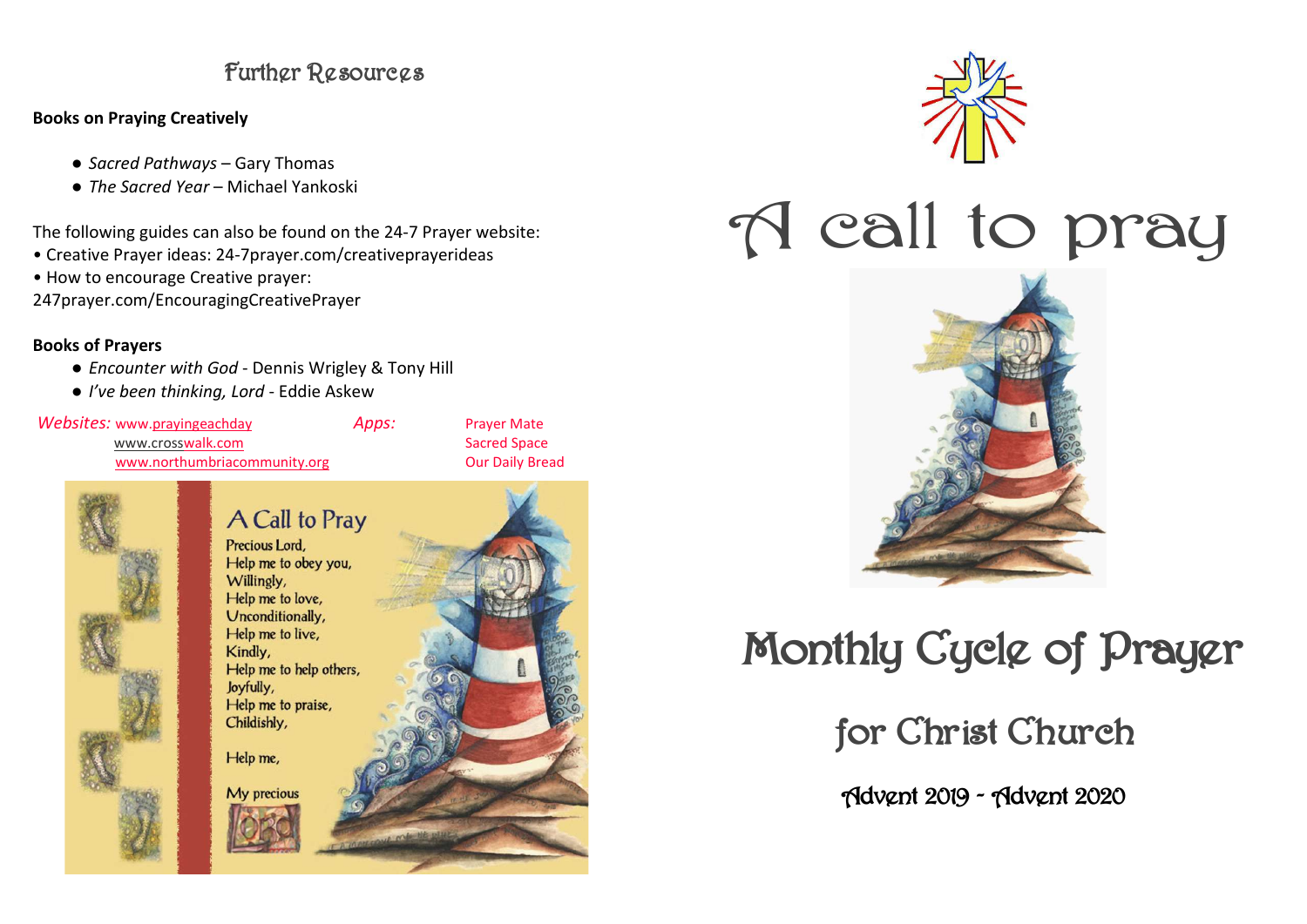#### Dear Friends

Prayer doesn't just mean words. It is the means by which we engage creatively in our relationship with God. Each one of us is an original design, made in the image of the Creator, created to reflect in a unique way the glory of God.

To be human is to be creative – it is our DNA, one of the main traces of the divine within those fashioned from of the dust of the ground. Therefore, it should follow that our expressions of worship to our Creator and Saviour will be many and varied. This is exactly what Paul means in Ephesians when he describes the church as the reflector of the 'manifold wisdom of God' (Ephesians 3:10). The word manifold here is poikolos, meaning 'wrought in various colours'. It implies, like the surfaces of a gemstone, the multi-sided reflections of colour, light and pattern. Think of the mesmerising effect of a kaleidoscope and we are getting very close to the real meaning of 'manifold wisdom.' If this is how we, as the Church, are to display God's glory, then it makes sense that our prayer lives should look more like a paint party or rock concert!

Most of us may be familiar with our prayers being formed by liturgy or well-developed prayer-rhetoric. Fewer of us feel permission to express our worship in dance, song, art, poetry or a walk in the mountains. Everything from Bach to Bono, from Michelangelo's Sistine Chapel to a toddler's painted

#### In the evening

The Daily Examen is a technique of prayerful reflection on the events of the day in order to detect God's presence and discern his direction for us. The Examen is an ancient practice in the Church that can help us see God's hand at work in our whole experience.

The method presented here is adapted from a technique described by *Ignatius* of Loyola in his Spiritual Exercises. St. Ignatius thought that the Examen was a gift that came directly from God, and that God wanted it to be shared as widely as possible. One of the few rules of prayer that Ignatius made for the Jesuit order was the requirement that Jesuits practice the Examen twice daily—at noon and at the end of the day. It's a habit that Jesuits, and many other Christians, practice to this day.

This is a version of the five-step Daily Examen that St. Ignatius practiced.

- 1. Become aware of God's presence.
- 2. Review the day with gratitude.
- 3. Pay attention to your emotions.
- 4. Choose one feature of the day and pray from it.
- 5. Look toward tomorrow.

For details about each step of the Examen, read 'How Can I Pray?'

https://www.ignatianspirituality.com/ignatian-prayer/the-examen/how-can-Ipray

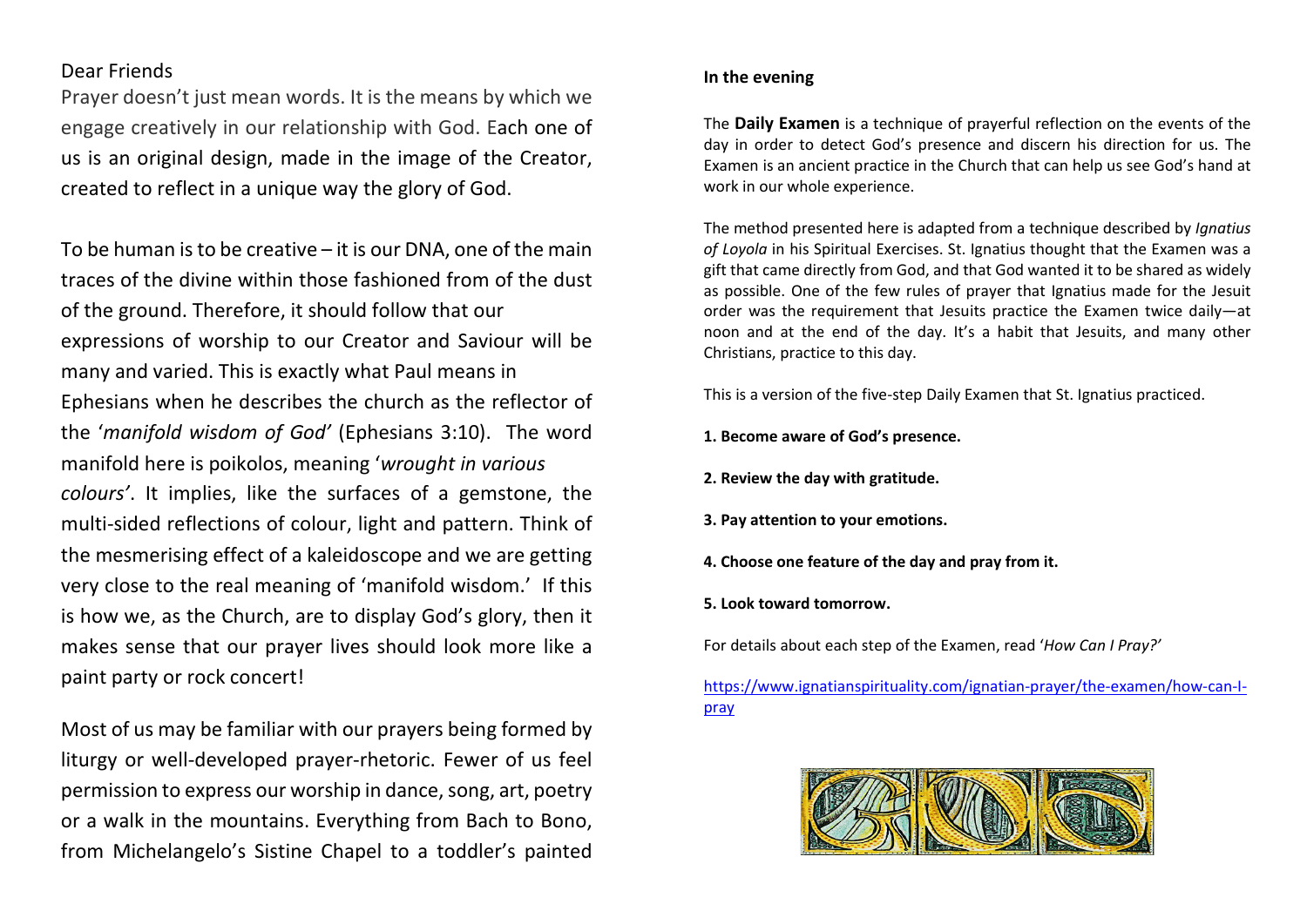#### Simple Morning Prayer

To you, O Lord, I lift up my soul; O my God in you I trust. (Psalm 25:1)

A Time of Quiet to still yourself in God's presence

As I rejoice in the gift of this new day, so may the light of your presence, O God, set my heart on fire with love for you; now and for ever. Amen.

Prayer for the Day from the living well bookmark Collect for the Week from the Notice sheet

Scripture Readings from the Lectionary or daily study notes

May your Word live in us and bear much fruit to your glory.

#### Intercessions

- for the day and its tasks
- for the world and its needs
- for the Church and her life

#### The Lord's Prayer

Our Father in heaven, hallowed be your name, your kingdom come, your will be done, on earth as in heaven. Give us today our daily bread. Forgive us our sins as we forgive those who sin against us. Lead us not into temptation but deliver us from evil. For the kingdom, the power, and the glory are yours now and for ever. Amen.

#### Conclusion

May God bless the work of this day. Amen.

hand-print, from Shakespeare's poetry to the bad grammar of a journal entry.

All of this is worship.

The artistic DNA of the divine is a powerful motivating factor for 24-7 Prayer movement founded by Pete Greig and whose course on prayer we shall be exploring during this next year. We all need to keep that imaginative right-side of our brain, usually more active in our younger years, alive and kicking. We must never stop living out of our imagination. The heavens are not covered by a closed dome of glass. Rather, one world is overlapping with one-another and it's all much more enchanting than we realise. Bring who you are to God and let it all out.

Yours in Christ,

#### Rosemary

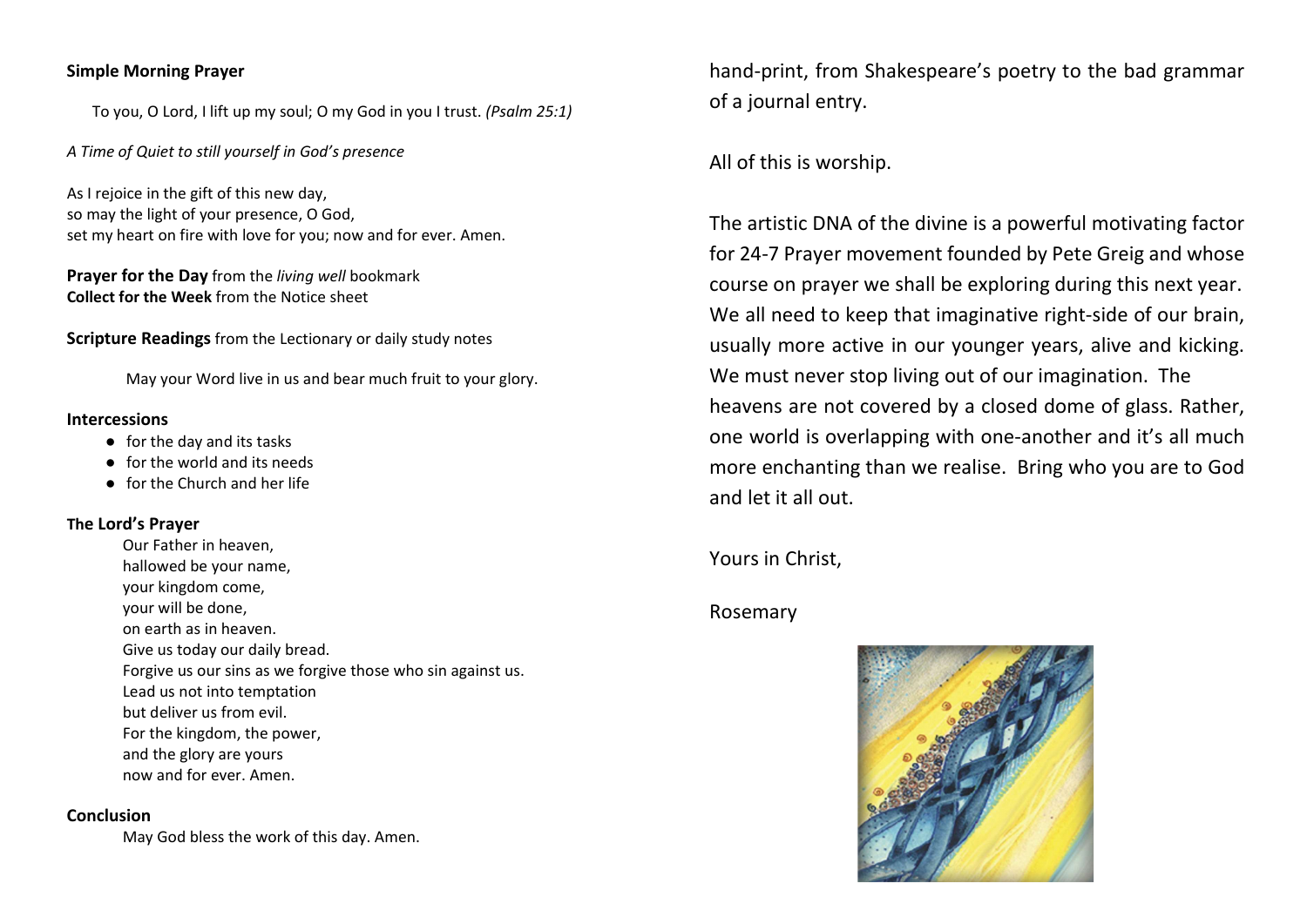## Prayers for the Month Prayers for the Month

|      | Days 1 - 10                                                                                               | Prayers                                                  | the<br>for | Month       | D                                             |
|------|-----------------------------------------------------------------------------------------------------------|----------------------------------------------------------|------------|-------------|-----------------------------------------------|
| Date | Church Community                                                                                          | Church Life                                              |            | <b>Date</b> | <b>Wider Community</b>                        |
| 1st  | Vicar: Rosemary Donovan<br><b>Associate Minister: Sue Curtis</b><br>Curate: David Fox-Branch              | Living Well Vision<br>and our corporate 'Rule for Life'. |            | 21st        | Old Moat Garden Centre                        |
|      | Licensed Lay Minister:<br><b>Berwick Curtis</b>                                                           |                                                          |            | 22nd        | Churches Together in Eps                      |
| 2nd  | <b>Occasional Preachers:</b><br>Merinda D'Aprano; James Petit<br>Youth and Families Worker:<br>Jen Sadler | <b>CC Creche</b>                                         |            | 23rd        | University of Creative Art                    |
| 3rd  | Church Wardens:<br>John Warburton and Andrew                                                              | <b>CC Kids</b><br>Sunday Groups leaders and helpers      |            | 24th        | <b>Stamford Green Allotmer</b>                |
|      | Hards                                                                                                     |                                                          |            | 25th        | <b>Epsom Common Associat</b>                  |
| 4th  | Choir Director and Organist:<br>David Williams<br>Band Leader: Dan Allsopp                                | CC Youth                                                 |            | 26th        | <b>Epsom and Ewell Borougl</b>                |
| 5th  | Pastoral Team: led by the Vicar                                                                           | Community Knitting & Crochet<br>Group                    |            |             | <b>Council: Mayor and Coun</b>                |
| 6th  | Prayer Ministry Team: led by<br>the Vicar                                                                 | Wheels and Squeals: Kate Nichols                         |            | 27th        | MP for Epsom and Ewell                        |
| 7th  | PCC and Secretary:<br>Jane Hards                                                                          | Choir members                                            |            | 28th        | Police and other<br><b>Emergency Services</b> |
| 8th  | <b>Safeguarding Officer:</b><br>Ro Stretton                                                               | <b>Band members</b>                                      |            | 29th        | Epsom and Ewell Street<br>Pastors             |
| 9th  | Discipleship Team: led by<br>Sue Curtis                                                                   | <b>Bell Ringers</b>                                      |            | 30th        | Epsom Common Club                             |
| 10th | Social Team                                                                                               | Tea Club: Sue Matthews and<br>Sheila Frame               |            | 31st        | The Cricketers and<br>The Jolly Coopers       |

|             | Month                                                            |                                                                                              |  |
|-------------|------------------------------------------------------------------|----------------------------------------------------------------------------------------------|--|
| <b>Date</b> | Days 21 - 31<br><b>Wider Community</b>                           | <b>Roads in Parish</b>                                                                       |  |
| 21st        | Old Moat Garden Centre                                           | Pelman Way<br>Penrose Drive<br><b>Pheonix Close</b>                                          |  |
| 22nd        | Churches Together in Epsom:                                      | Queen Alexandra's Way<br><b>Richmond Crescent</b><br>Ridgeway, Riley Close                   |  |
| 23rd        | University of Creative Arts                                      | Ripley Way, Rona Maclean Close<br>Rosebank, Ruthen Close                                     |  |
| 24th        | <b>Stamford Green Allotments</b>                                 | Saville Close, Sharon Close<br>Sheraton Drive, Sherwood Way,                                 |  |
| 25th        | <b>Epsom Common Association</b>                                  | South Street, St. Edith's Close,<br>St. Elizabeth's Drive, Spa Drive<br>St. Margaret's Drive |  |
| 26th        | Epsom and Ewell Borough<br><b>Council: Mayor and Councillors</b> | St. Theresa's Close<br><b>Stamford Green</b><br><b>Stamford Green Road</b>                   |  |
| 27th        | MP for Epsom and Ewell                                           | <b>Taylor Close</b><br><b>Tobin Close</b><br><b>Trotter Way</b>                              |  |
| 28th        | Police and other<br><b>Emergency Services</b>                    | Well Way, Wells Road<br>West Hill                                                            |  |
| 29th        | Epsom and Ewell Street<br>Pastors                                | West Hill Avenue<br>West Park Road, West Street<br><b>Westcote Road</b>                      |  |
| 30th        | Epsom Common Club                                                | <b>Wheelers Lane</b><br>Whitehorse Drive,<br>William Evans Road                              |  |
| 31st        | The Cricketers and<br>The Jolly Coopers                          | <b>Willis Close</b><br><b>Willows Path</b><br>Woodlands Road,                                |  |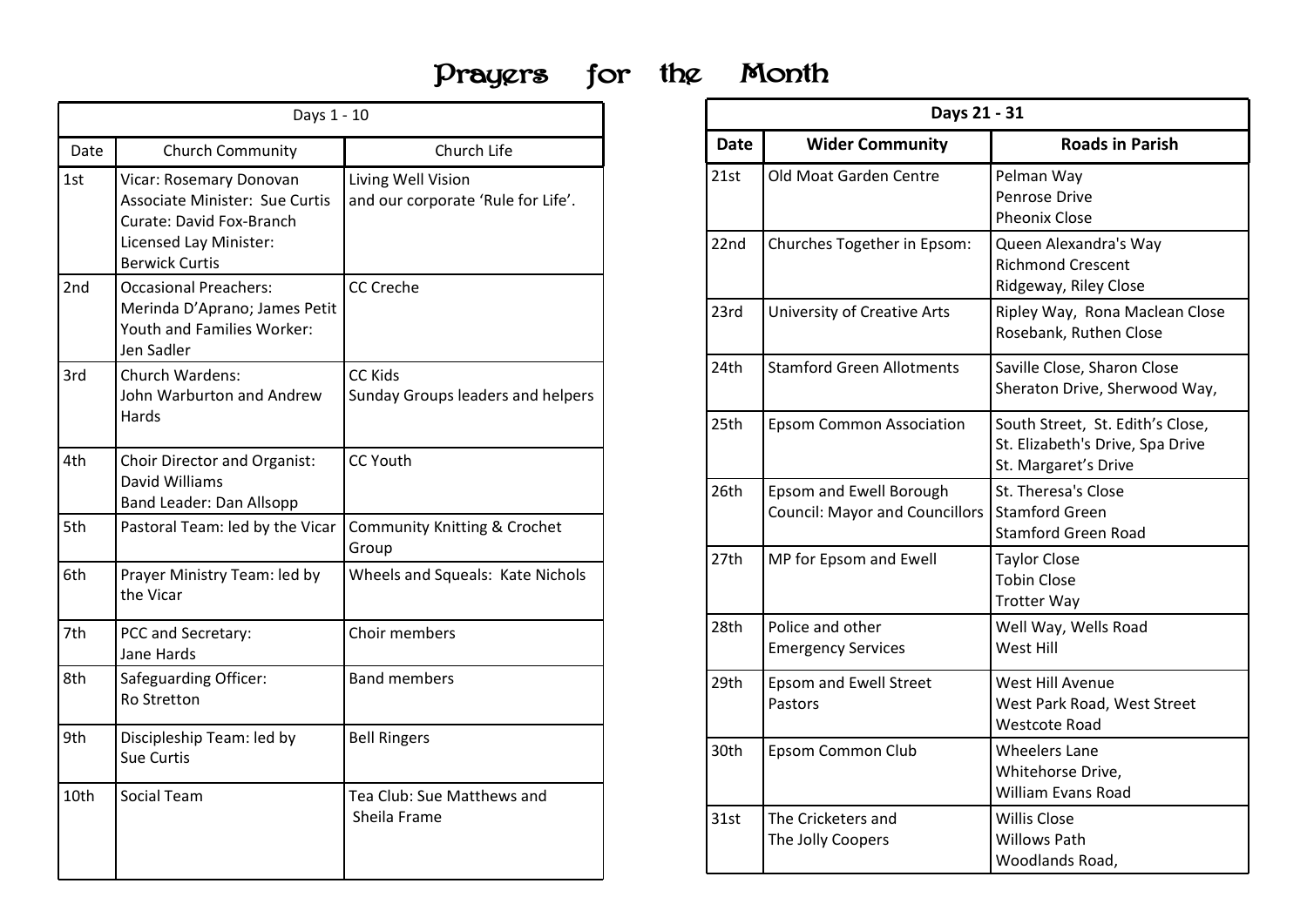## Prayers for the

|             |                                                         | Days 21 - 31                                                     |      |                                                       |
|-------------|---------------------------------------------------------|------------------------------------------------------------------|------|-------------------------------------------------------|
| <b>Date</b> | <b>Church Community</b>                                 | <b>Church Life</b>                                               | Date | Wider Communi <sup>®</sup>                            |
| 21st        | <b>Church Cleaning Teams</b>                            | Spinnaker, Epsom<br>Colin & Jose Taylor                          | 1st  | <b>Bishop Andrew Watsor</b><br><b>Bishop Jo Wells</b> |
| 22nd        | <b>Brass Cleaners</b>                                   | Orphan Aid: Greg Edwards                                         | 2nd  | Archdeacons:<br>Martin Breadmore and<br>Paul Davies   |
| 23rd        | Flower Arrangers:<br>Liz Pullinger and the Team         | <b>Bishop of Guildford's Foundation:</b><br>Alan Frame           | 3rd  | Church House Guildford<br>all Diocesan Staff          |
| 24th        | Social Media and Publicity                              | The Besom: Chris Purdy                                           | 4th  | Cathedral Chapter:<br>Dean Dianna Gwilliams           |
| 25th        | CC Website                                              | Children's Society: Marilyn Brown                                | 5th  | Deanery, Area Dean:<br>Des Williamson                 |
| 26th        | Christ Church News                                      | <b>Wycliffe Bible Translators:</b><br>James Petit                | 6th  | St. Barnabas: in vacanc                               |
| 27th        | Sidesmen and women:                                     | Sound Desk and Projector<br>Operators: Roger Wedlake and<br>Team | 7th  | St. Martin: Nick Parish                               |
| 28th        | <b>Merry Mowers:</b><br>Alistair Wells and Team         | <b>Hall Bookings</b>                                             |      | David Candlin                                         |
| 29th        | Readers and Intercessors:<br>Shona Wells and Team       | <b>Wedding /Funeral Verger:</b><br>Andy Hards                    | 8th  | Rosebery School                                       |
| 30th        | Welcomers: Jo Woolfe and<br>Team                        | Daily Prayers in Church                                          | 9th  | Kingswood House Scho                                  |
| 31st        | <b>Electoral Roll Officer:</b><br><b>Martin Shipton</b> | Open Porch                                                       | 10th | <b>Stamford Green School</b>                          |

| IQ | Month |
|----|-------|
|    |       |

|      | Month                                                      |                                                                                            |  |
|------|------------------------------------------------------------|--------------------------------------------------------------------------------------------|--|
|      | Days 1 - 10                                                |                                                                                            |  |
| Date | <b>Wider Community</b>                                     | Roads in Parish                                                                            |  |
| 1st  | <b>Bishop Andrew Watson</b><br><b>Bishop Jo Wells</b>      | <b>Anderson Close</b><br><b>Bracken Path</b><br><b>Bramble Walk</b>                        |  |
| 2nd  | Archdeacons:<br>Martin Breadmore and<br><b>Paul Davies</b> | <b>Bucknills Close</b><br><b>Burnet Grove</b><br><b>Burnham Grove</b>                      |  |
| 3rd  | Church House Guildford and<br>all Diocesan Staff           | <b>Buxton Close</b><br><b>Calvert Close</b><br>Castle Road                                 |  |
| 4th  | Cathedral Chapter:<br>Dean Dianna Gwilliams                | Castle View<br>Cavell Way<br>Cavendish Walk                                                |  |
| 5th  | Deanery, Area Dean:<br>Des Williamson                      | Chantilly Way<br><b>Christchurch Gardens</b><br><b>Christ Church Mount</b>                 |  |
| 6th  | St. Barnabas: in vacancy                                   | Christ Church Road<br>Christchurch Place<br>Church Side<br>Churchill Road                  |  |
| 7th  | St. Martin: Nick Parish<br>David Candlin                   | Common Side, Court Lane<br>The Crescent, Cuddington Glade                                  |  |
| 8th  | Rosebery School                                            | Dalmeny Way, Davison Close<br>De Mel Close, Dillon Close<br>Dorking Road, Drummond Gardens |  |
| 9th  | Kingswood House School                                     | <b>Dudley Grove</b><br>Eastdean Avenue<br>Eastman Way                                      |  |
| 10th | <b>Stamford Green School</b>                               | Ebba's Way, Ebbisham Road<br>Elm Grove, Evelyn Way<br><b>Ethel Bailey Close</b>            |  |